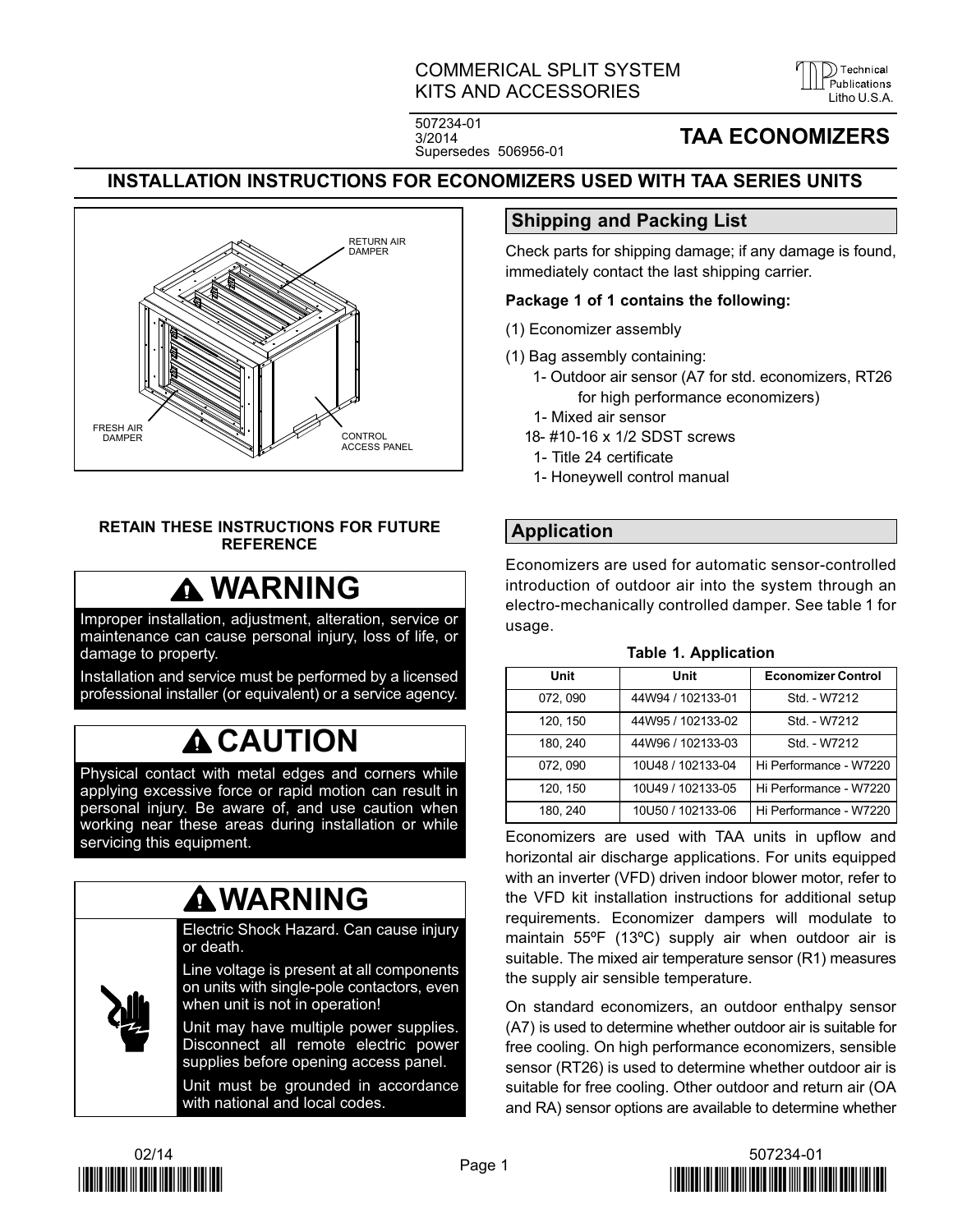outdoor air is suitable for free cooling. For differential control, install the second outdoor air sensor in the return air as shown in figure [1.](#page-3-0) See table 2 and the instructions provided with optional sensors.

The mixed air sensor (R1) and outdoor air sensor (A7 or RT26) are provided with the economizer and installed according to these instructions.

| <b>Sensors</b>        | Dampers modulate to maintain<br>55°F mixed air (R1) when: |  |  |
|-----------------------|-----------------------------------------------------------|--|--|
| Single Outside Air    | OA temperature (RT26) is lower                            |  |  |
| (OA) Sensible         | than free cooling setpoint.                               |  |  |
| Single Outside Air    | OA temperature and humidity (A7) is lower                 |  |  |
| (OA) Enthalpy         | than free cooling setpoint.                               |  |  |
| Differential Sensible | OA temperature (RT26) is lower                            |  |  |
| - 1 in OA and 1 in RA | than return air (RA) temperature (RT27).                  |  |  |
| Differential Enthalpy | OA temperature and humidity (A7) is                       |  |  |
| - 1 in OA and 1 in    | lower than RA temperature and humidity                    |  |  |
| RA*                   | (A62).                                                    |  |  |

#### **Table 2. Sensors**

## **Table of Contents**

| General  Page 2                                      |  |
|------------------------------------------------------|--|
| Standard Economizer  Page 2                          |  |
| High Performance Economizer  Page 2                  |  |
| Indoor Air Quality  Page 2                           |  |
| Economizer - Installation  Page 5                    |  |
| Standard Economizer - Thermostat Diagram Page 7      |  |
| Standard Economizer - Wiring Diagram  Page 8         |  |
| High Performance Sensor Connections Page 9           |  |
| High Performance Economizer - Wiring Diagram         |  |
|                                                      |  |
| Standard Economizer - A6 Control  Page 11            |  |
| Standard Economizer - System Check  Page 13          |  |
| Standard Economizer - Sequence of Operation  Page 13 |  |
|                                                      |  |
| High Performance Economizer  Page 14                 |  |
| Initial Setup  Page 14                               |  |
| Using the Key pad  Page 14                           |  |
| Menu Structure  Page 14                              |  |
| Setup and Configuration  Page 14                     |  |
| Alarm Monitoring  Page 15                            |  |
| High Performance Economizer - Settings Page 16       |  |
| Free Cooling Setpoints  Page 16                      |  |
| Damper Minimum Position  Page 16                     |  |
| Demand Controlled Ventilation (DCV) . Page 18        |  |
| High Performance Economizer -                        |  |
| Sequence of Operation  Page 19                       |  |

#### **General**

#### **Standard Economizer**

The standard economizer is equipped with a W7212 economizer control module A6. The default outdoor enthalpy sensor (A7) is provided in this kit. Install sensor as close as possible to inlet of incoming outdoor air.

#### **High Performance Economizer**

The high performance economizer is equipped with a W7220 control module A6. The default outdoor air sensor (RT26) is provided in this kit. Install sensor as close as possible to inlet of incoming outdoor air. This application provides low leak, fault detection and diagnostic capabilities. The default OA temperature sensor or high limit sensor (RT26) is a CEC approved, California Title 24 fixed dry bulb device (provided in this kit). See table 2 for outdoor and return air (OA and RA) sensor options. Refer to manufacturer's instructions provided for more details.

### **IAQ Sensing (A63)**

An IAQ sensor is used when demand control ventilation (DCV) is specified. Damper minimum position can be set lower than traditional minimum air requirements resulting in cost savings. The IAQ sensor allows the A6 to open dampers to traditional ventilation requirements as room occupancy  $(CO<sub>2</sub>)$  increases.

For proper operation, the IAQ sensor must provide a 2-10VDC, 100 ohm impedance signal. Connect sensor leads to wires in control box labeled IAQ and IAQ-COM.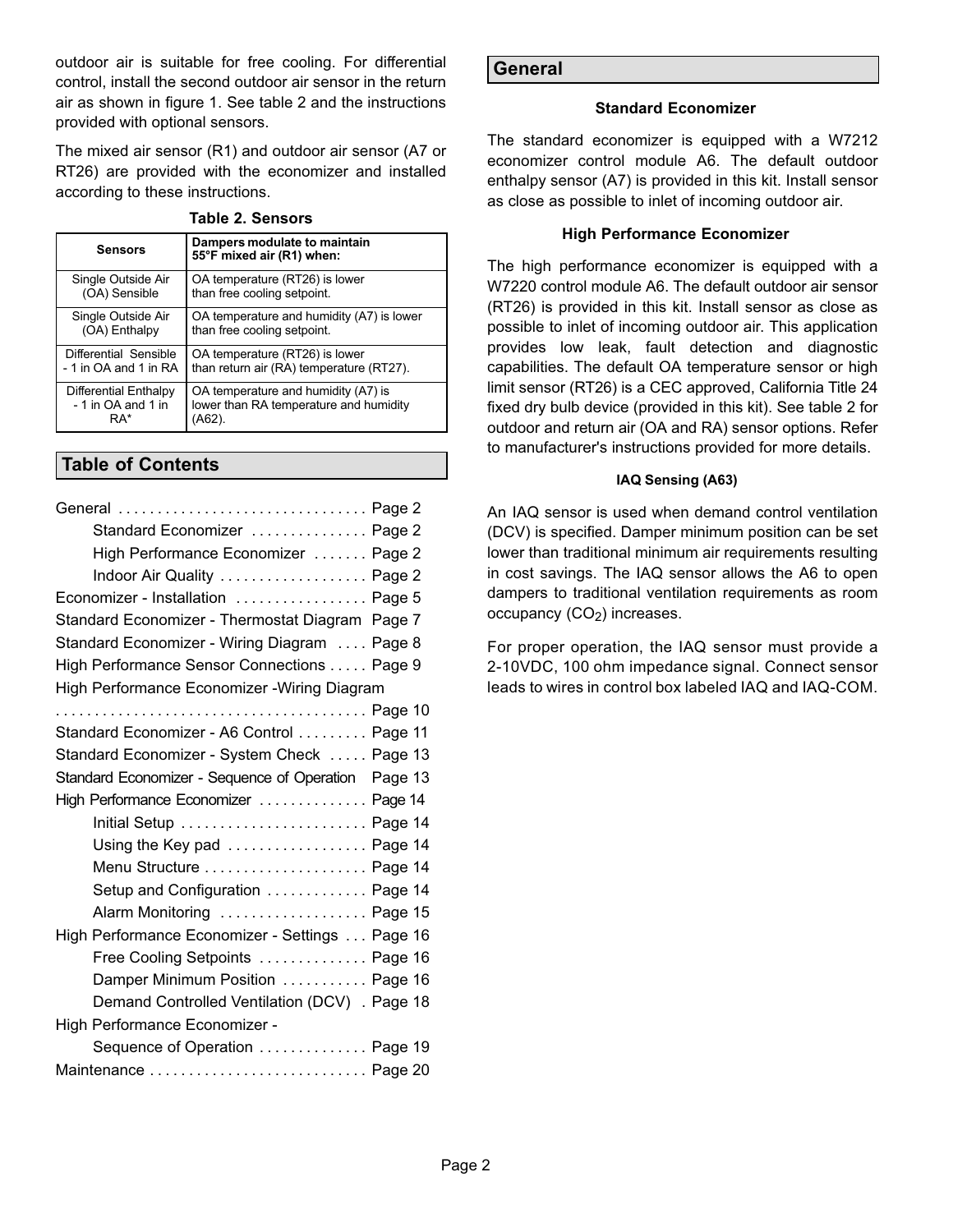# **STANDARD AND HIGH PERFORMANCE ECONOMIZER DIMENSIONS**



| Model No.                               |            | А    |     | в    |           | C   |            | D   |  |
|-----------------------------------------|------------|------|-----|------|-----------|-----|------------|-----|--|
| (Air Handler Usage)                     | in.        | mm   | in. | mm   | in.       | mm  | in.        | mm  |  |
| T2ECON31L-1 / T2ECON31L-1- (072-090)    | 32         | 813  | 30  | 762  |           | 25  | $20 - 1/2$ | 521 |  |
| T2ECON31M-1 / T2ECON31M-1- (120-150)    | $51 - 1/2$ | 1308 | 45  | 1143 | $3 - 1/4$ | 83  | $20 - 1/2$ | 521 |  |
| T2ECON31N-1 / T2ECON31N-1- (180-240)    | 72         | 1829 | 60  | 1524 | 6         | 152 | $20 - 1/2$ | 521 |  |
| T2ECON31L-1- (072-090)<br>T2ECON34L-1 / | 32         | 813  | 30  | 762  |           | 25  | $20 - 1/4$ | 514 |  |
| T2ECON34M-1 / T2ECON31M-1- (120-150)    | $51 - 1/2$ | 1308 | 45  | 1143 | $3 - 1/4$ | 83  | $20 - 1/4$ | 514 |  |
| T2ECON34N-1 / T2ECON31N-1- (180-240)    | 72         | 1829 | 60  | 1524 | 6         | 152 | $20 - 1/4$ | 514 |  |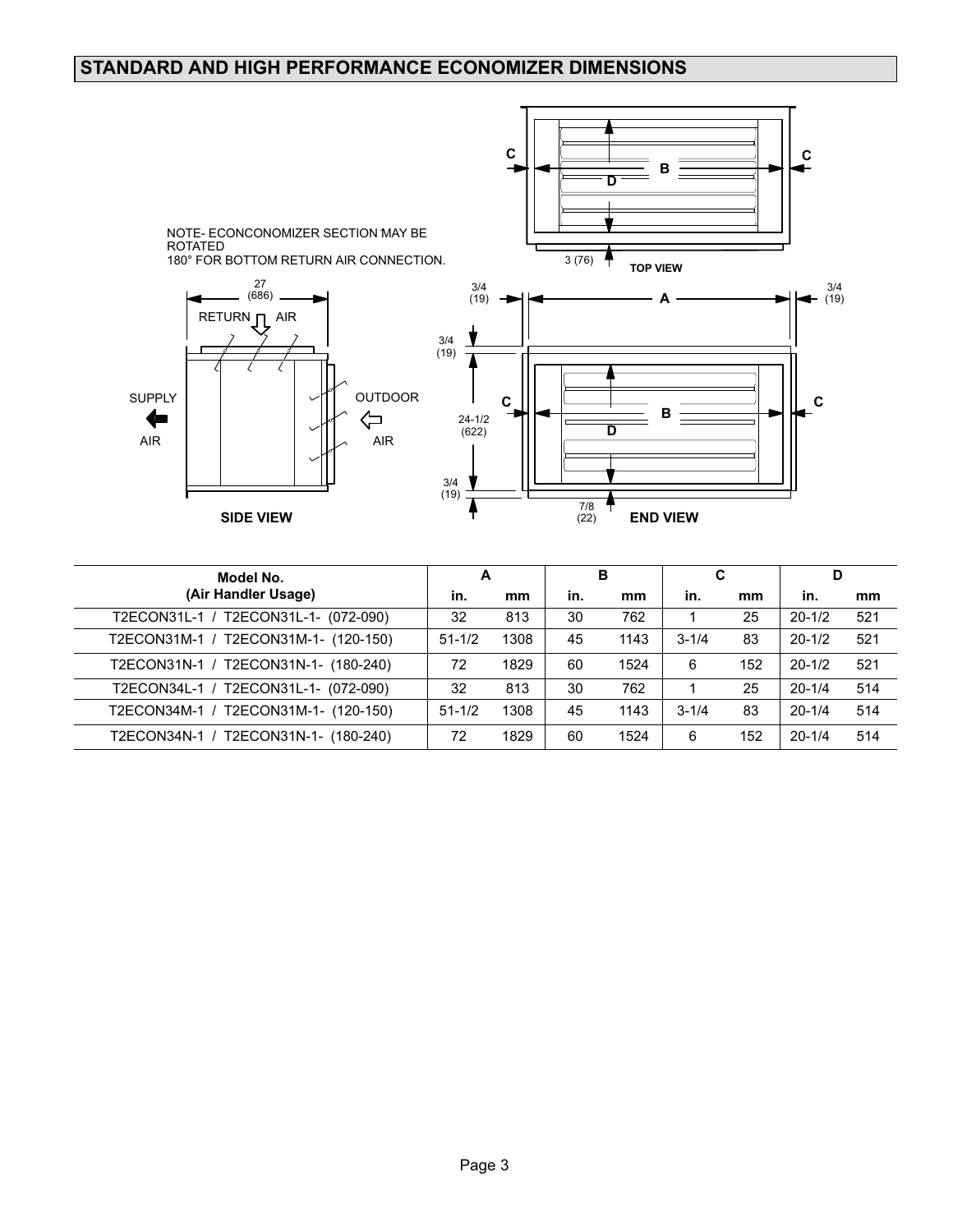# <span id="page-3-0"></span>**STANDARD AND HIGH PERFORMANCE ECONOMIZER APPLICATIONS**



**Figure 1. Upflow and Horizontal Applications**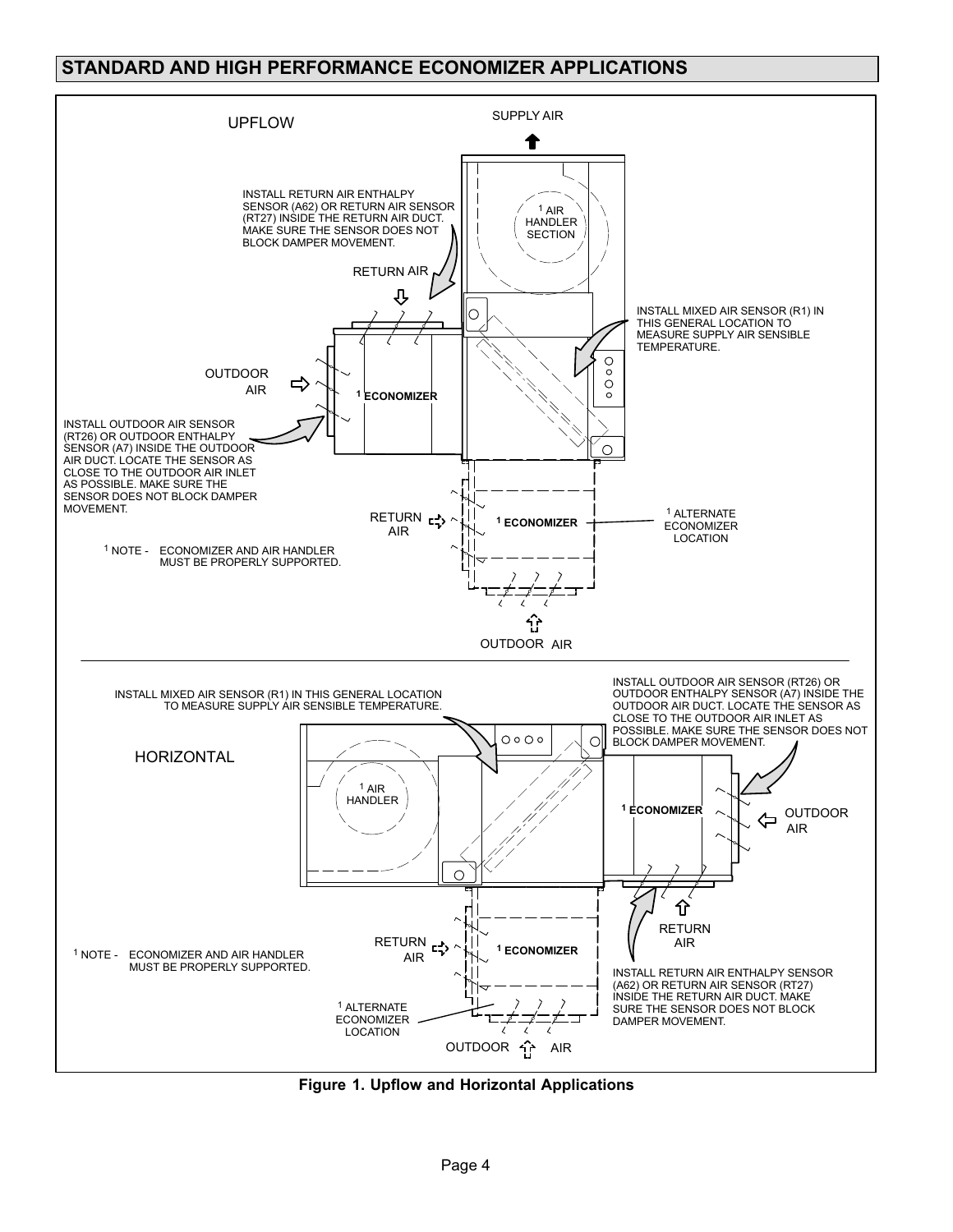# <span id="page-4-0"></span>**Economizer Installation**

## **UPFLOW OR HORIZONTAL APPLICATIONS**

- 1. Disconnect all power to the unit.
- 2. Determine the application (upflow or horizontal).
- 3. Attach economizer over return air opening with screws provided (figure 2).
- 4. Remove control access panel on both the economizer and TAA unit.

*NOTE — Ensure the mixed air sensor is mounted down stream of evaporator.*

- 5. Remove and discard existing **P3** jumper plug from **J3** jack on unit wiring harness (figure [3](#page-5-0)).
- 6. Connect economizer wiring harness connector **P4** into air handler jack **J3**.

# **WARNING**

Do not connect economizer plug P4 to air handler J2 when using a temperature control system. Control damage could result. See control wiring diagram for proper jack/plug connections.

7. Use wire ties to secure excess coiled wire to blower motor capacitor leads.

- 8. Install outdoor air sensor (A7 or RT26) as close as possible to inlet of outdoor air.
- 9. *Std. Economizer Installations -*

Route wires marked SO and SO+ from economizer to A7 enthalpy sensor. Make wiring connections as shown in figure [4](#page-6-0) and [5](#page-7-0).

#### *High Performance Installations -*

Route wires marked OAT from economizer to RT26 outdoor air sensor. Make wiring connections as shown in figure [6](#page-8-0) and [7.](#page-9-0)

- 10. Install mixed air sensor as shown in figures [1](#page-3-0) and [3](#page-5-0).
- 11. *Std. Economizer Installations -* Route black wires (marked T and T1) from economizer to R1 mixed air sensor. Make wiring connections as shown in figure [4](#page-6-0) and [5](#page-7-0).

#### *High Performance Installations -*

Route plug with two wires from economizer to R1 mixed air sensor. Make wiring connections as shown in figure [6](#page-8-0) and [7](#page-9-0).

- 12. Replace control access panel on economizer and unit.
- 13. Place return and fresh air ducts to economizer and seal air tight.

*NOTE — Economizer section may be rotated 180º for bottom return air connections (figure [1](#page-3-0)).*

14. Restore power to the unit.



**Figure 2. Upflow and Horizontal Applications**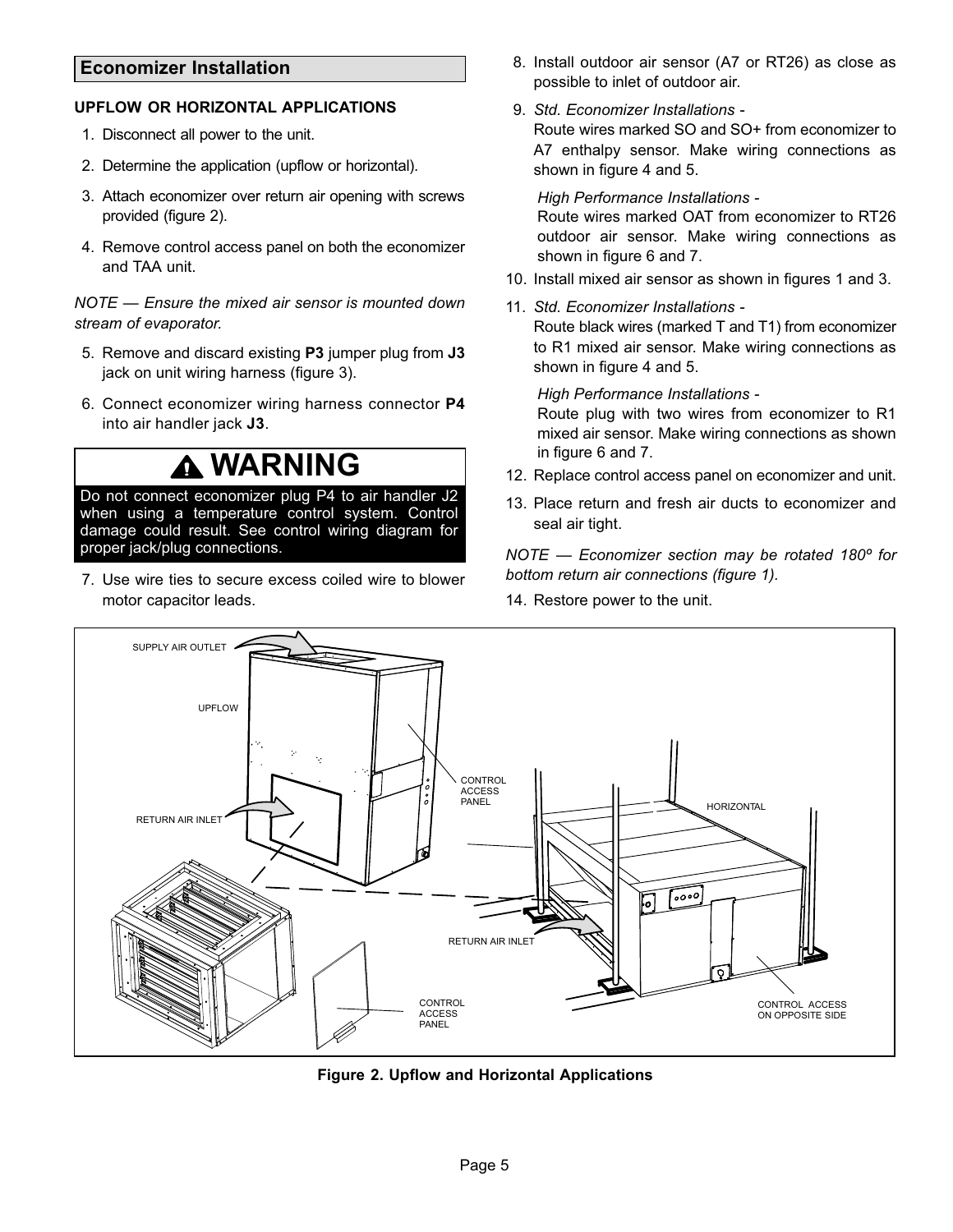<span id="page-5-0"></span>

**Figure 3. Upflow and Horizontal Applications**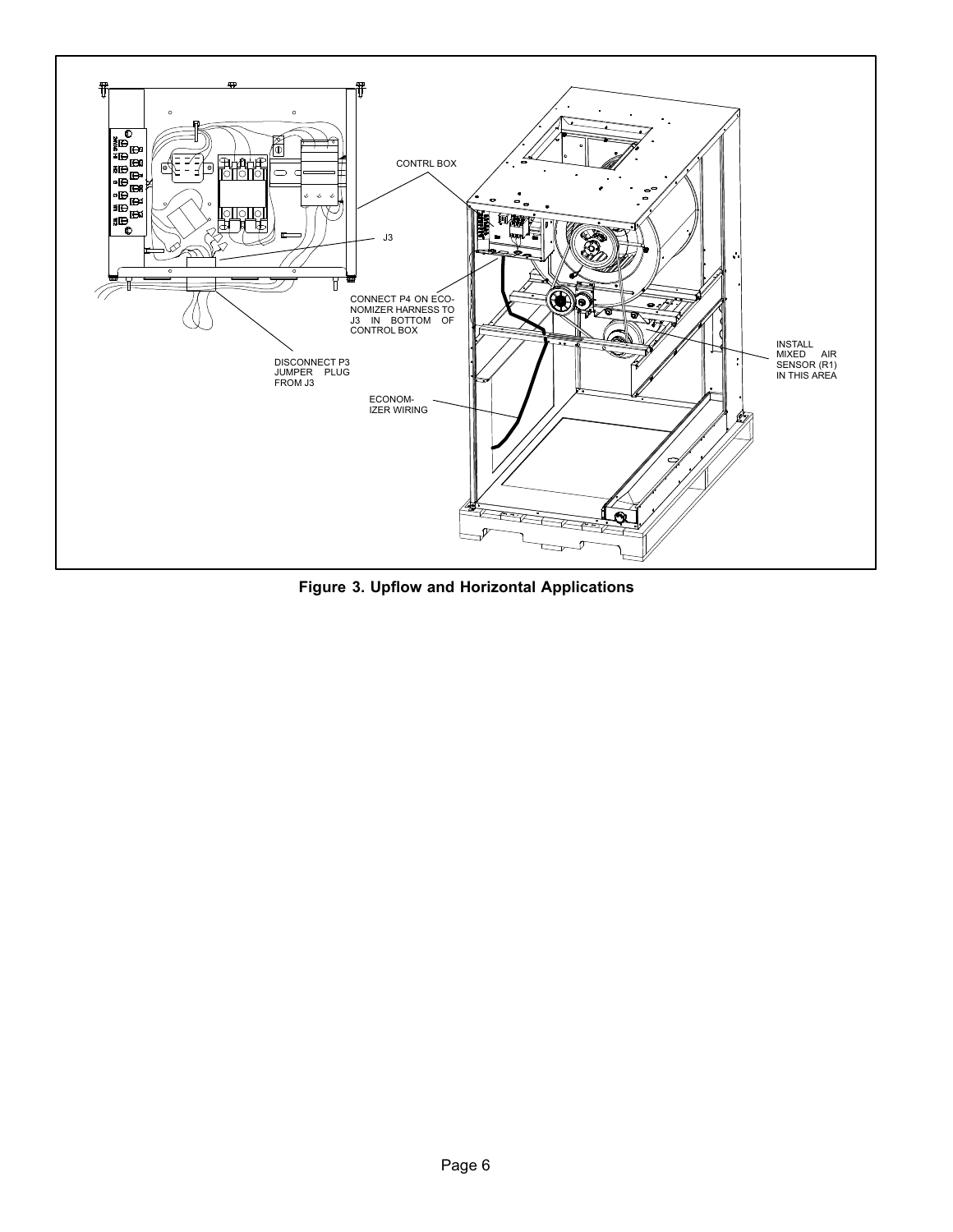<span id="page-6-0"></span>

# **Figure 4. Typical TAA Control Wiring**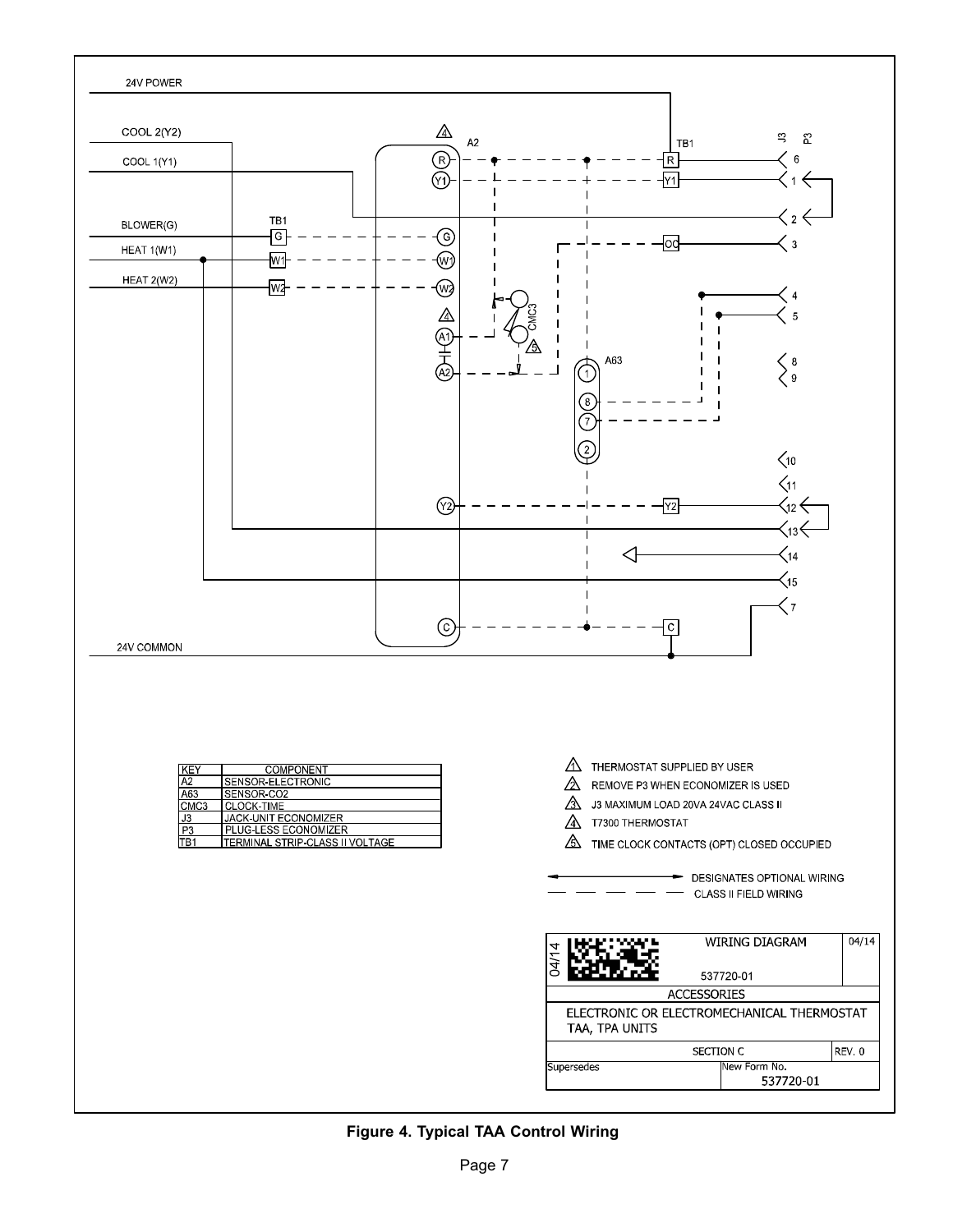<span id="page-7-0"></span>

| KEY             | COMPONENT                      |
|-----------------|--------------------------------|
| A6              | CONTROL-SOLID STATE ENTHALPY   |
| $\overline{A7}$ | SENSOR-SOLID STATE ENTHALPY    |
| A62             | SENSOR-ENTHALPY, INDOOR        |
| A183            | CONTROL, VFD BOARD             |
| B7              | MOTOR-DAMPER, ECONOMIZER       |
| J32             | JACK ECONOMIZER ADAPTOR        |
| P <sub>3</sub>  | PLUG - LESS ECONOMIZER         |
| P <sub>4</sub>  | PLUG - ECONOMIZER              |
| $\overline{R1}$ | SENSOR MIXED AIR OR SUPPLY AIR |
| R <sub>2</sub>  | POT-MINIMUM POSITION           |
| RT26            | SENSOR-OUTDOOR AIR TEMP        |
| RT27            | SENSOR-INDOOR AIR TEMP         |
| TR11            | <b>TERMINAL STRIP</b>          |

- ⚠ RT26 AND RT27, TEMPERATURE SENSORS MAY<br>BE USED INSTEAD OF A7 AND A62 ENTHALPY SENSORS
- ⚠ A62 ENTHALPY SENSOR OR RT27 USED<br>FOR DIFFERENTIAL SENSING
- ⚠ OPTIONAL OUTDOOR THERMOSTAT TO CLASS II FIELD WIRING

| WIRING DIAGRAM                | 04/14 |  |
|-------------------------------|-------|--|
| 537727-01                     |       |  |
| <b>ACCESSORIES</b>            |       |  |
| ECONOMIZER FOR TSA, TPA UNITS |       |  |
| <b>SECTION D</b>              | REV 0 |  |
| lNew Form No<br>537727-01     |       |  |
|                               |       |  |

## **Figure 5. Standard (W7212) Economizer Control Wiring**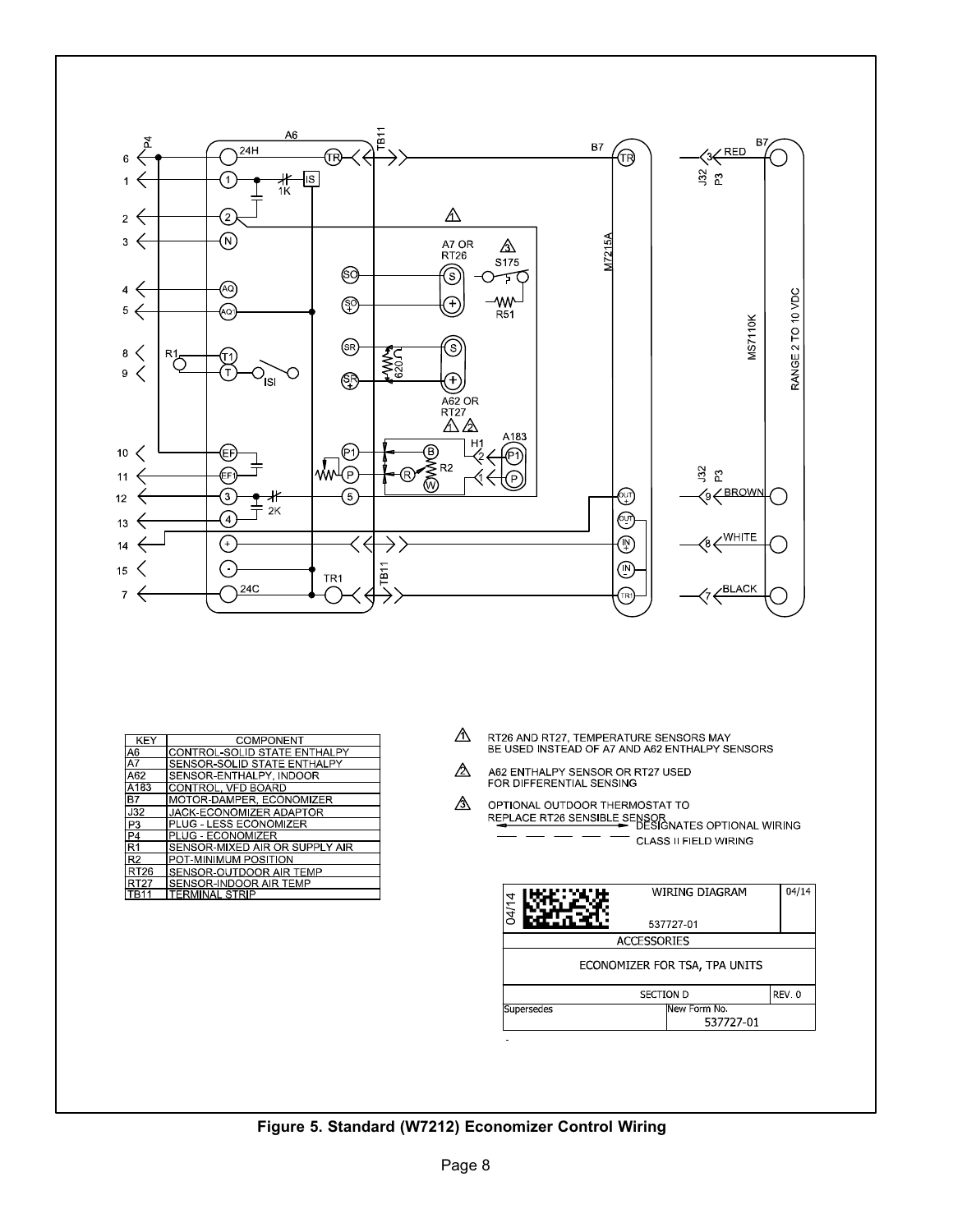## <span id="page-8-0"></span>**High Performance Economizer Sensor Connections**



**Figure 6. High Performance (W7220) Sensor Wiring**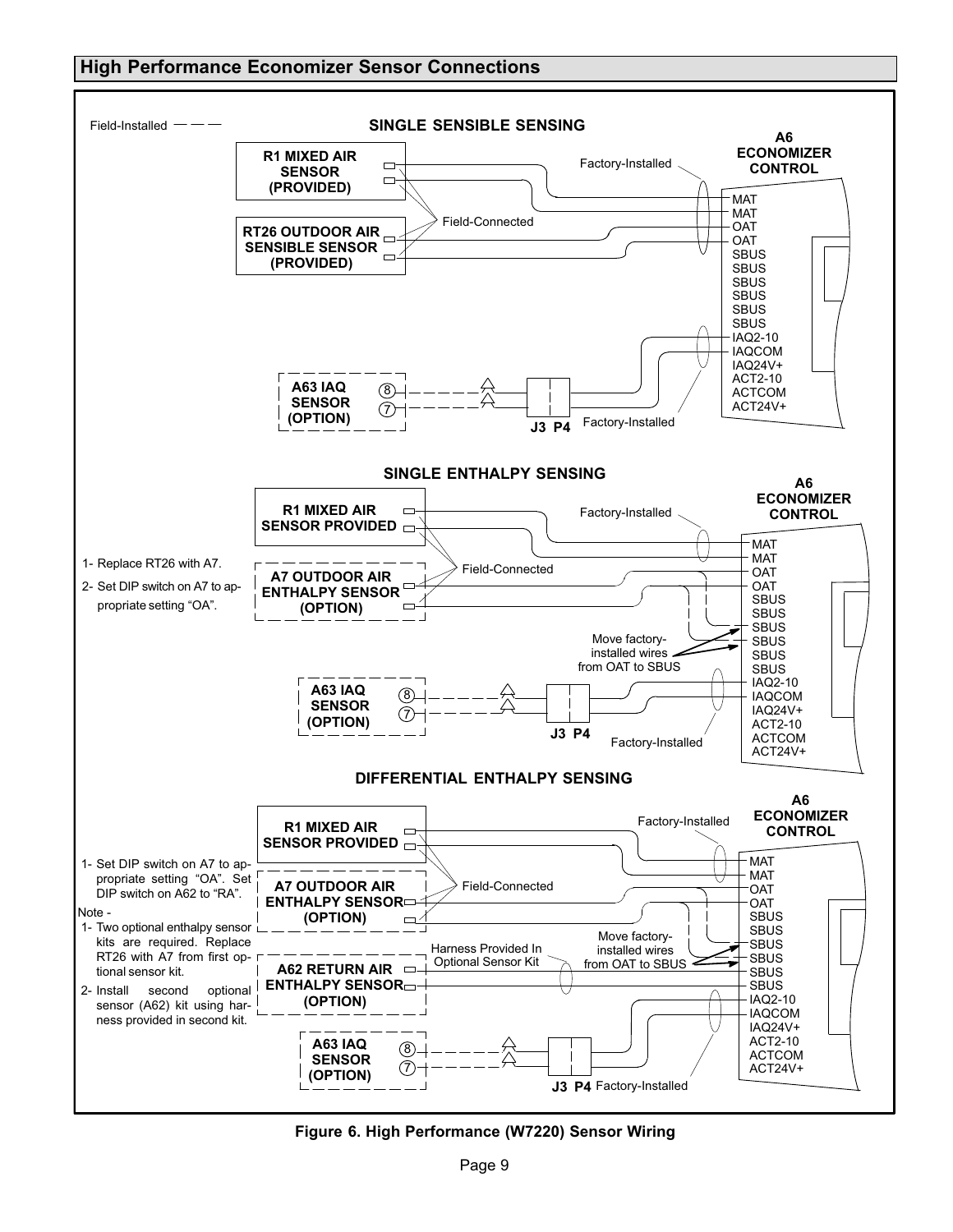<span id="page-9-0"></span>

**Figure 7. High Performance (W7220) Economizer Control Wiring**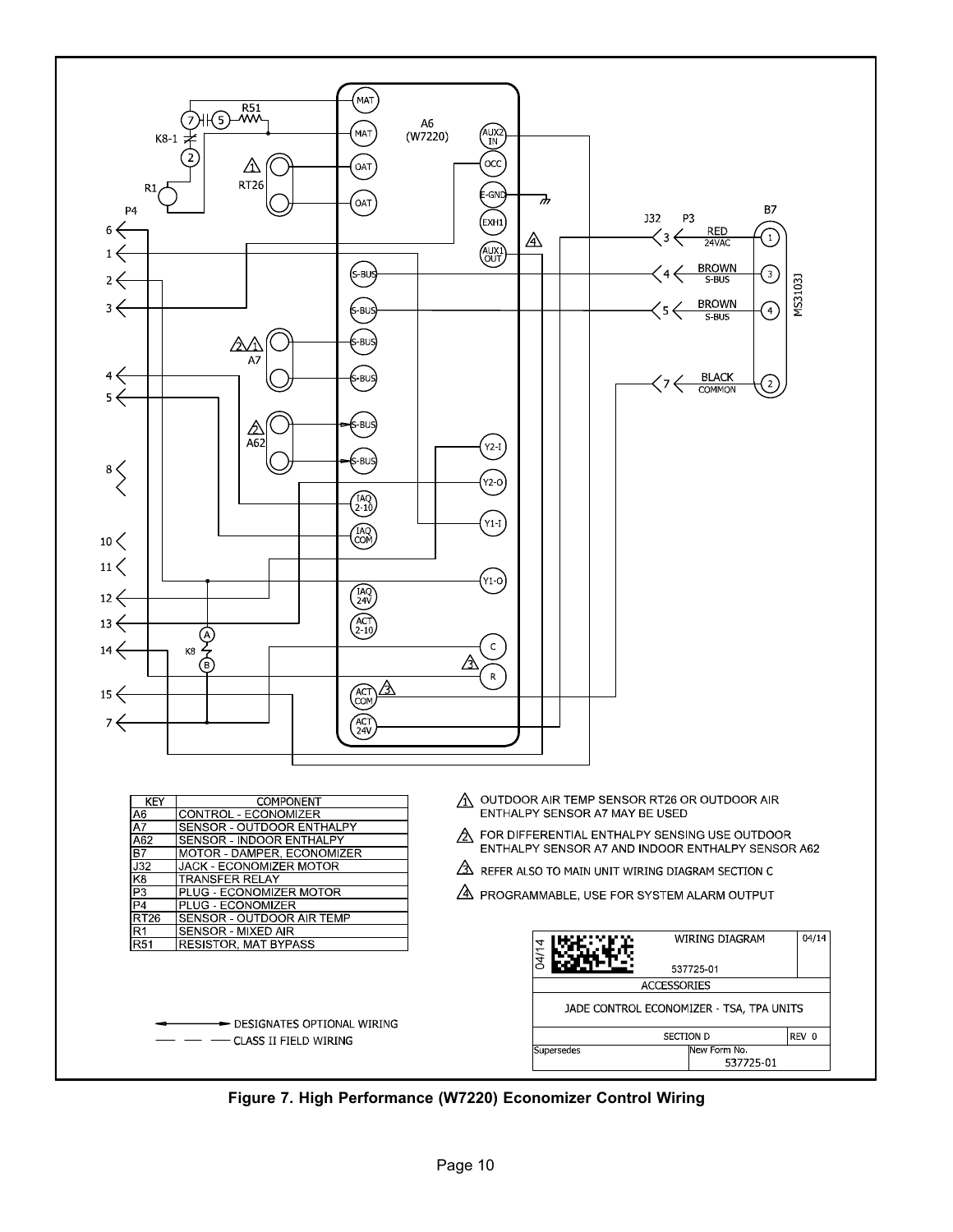# <span id="page-10-0"></span>**Standard Economizer - A6 Control**

### **LEDS**

A steady green Free Cool LED indicates that outdoor air is suitable for free cooling. A steady green DCV LED indicates that the IAQ reading is higher than setpoint requiring more fresh air. See figure 8.

## **FREE COOLING SETPOINT**

#### **Single Temperature or Enthalpy Sensing:**

The economizer control (A6) setpoint may be adjustable.

Free cooling will be enabled when outdoor air temperature or enthalpy are lower than the free cooling setpoint. The free cooling setpoints for sensible temperature sensors is 55°F. Table 3 shows the free cooling setpoints for enthalpy sensors. Use the recommended setpoint and adjust as necessary.

For example: At setting A (table 3), free cooling will be enabled when outdoor air enthalpy is lower than 73°F and 50% RH. If indoor air is too warm or humid, lower the setpoint to B. At setting B, free cooling will be enabled at 70°F and 50% RH.

### **Table 3. Enthalpy Free Cooling Setpoints**

| <b>Control Setting</b> | Enthalpy Setpoint At 50% RH      |
|------------------------|----------------------------------|
| А*                     | $73^{\circ}$ F (23 $^{\circ}$ C) |
|                        | $70^{\circ}$ F (21 $^{\circ}$ C) |
|                        | $67^{\circ}$ F (19 $^{\circ}$ C) |
|                        | $63^{\circ}$ F (17 $^{\circ}$ C) |

\*Setting **A** is recommended.

### **Differential Sensing:**

Two sensors can be used to compare outdoor air to return air. When outdoor air is cooler than return air, outdoor air is suitable for free cooling. Adjust the free cooling setpoint to **D** in this application.

When return air is cooler than outdoor air, the damper will modulate to the minimum position.



**Figure 8. A6 Economizer Control**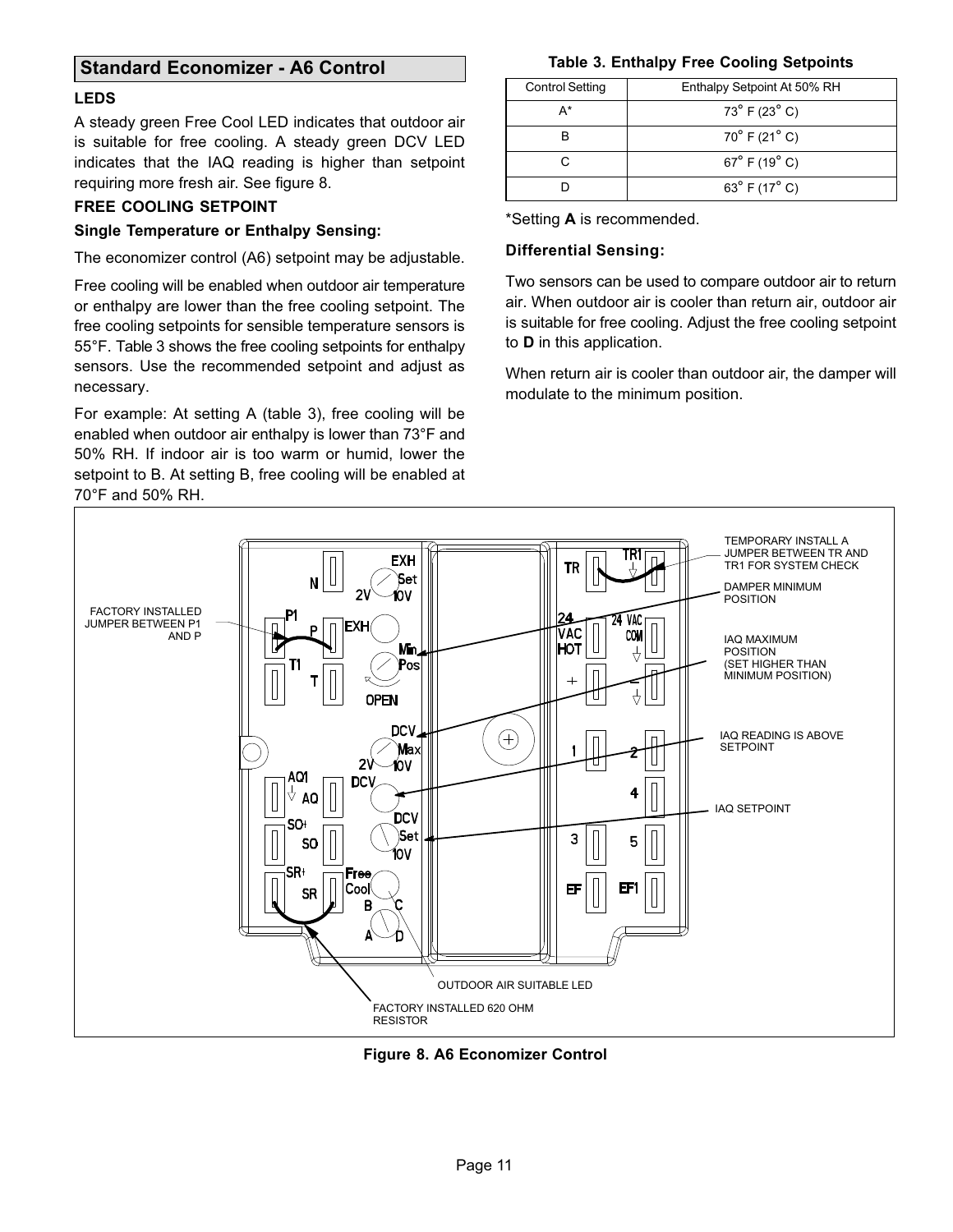## **DAMPER MINIMUM POSITION SETTING**

*NOTE — Installed a jumper between TB1 R and OC terminals to maintain occupied status (allowing minimum fresh air). See figure 9. When using an electronic thermostat or energy management system with an occupied/unoccupied feature, remove jumper. Make wire connections to R and OC as shown in literature provided with thermostat or energy management system. Either the jumper wire or optional device must be connected to A1 and A2 for the economizer to function.*

*NOTE — If below 50 degrees add jumper from T to T1 during adjustment. (if not the OAD will not open) and to jumper R to OC on TAA terminal strip.*



## **Figure 9. TB1 Terminal R and OC Jumpers**

- 1. Set thermostat to occupied mode if the feature is available. Make sure jumper is in place between TB1 terminals R and OC if using a thermostat which does not have the feature.
- 2. Rotate MIN POS SET potentiometer to approximate desired fresh air percentage.

*NOTE — On units equipped with an inverter (VFD) driven supply air blower motor, the VFD control board located in the external MSAV mounting box is controlling the minimum damper position of the economizer. Refer to the VFD kit installation instruction for further information.*

*NOTE — Damper minimum position can be set lower than traditional minimum air requirements when an IAQ sensor is specified.*

- 3. Measure outdoor air temperature. Mark the point on Measure outdoor air temperature. Mark the point on<br>the bottom line of chart 2 and label the point "A" (40°F,<br>4°C shown).  $4^{\circ}$ C shown).
- 4. Measure return air temperature. Mark that point on the Measure return air temperature. Mark that point on the<br>top line of chart 2 and label the point "B" (74°F, 23°C shown).
- 5. Measure mixed air (outdoor and return air) temperature. Mark that point on the top line of chart 2<br>and label point "C" (70°F, 21°C shown). and label point "C" (70 $\degree$ F, 21 $\degree$ C shown).
- 6. Draw a straight line between points A and B.
- 7. Draw a vertical line through point C.
- 8. Draw a horizontal line where the two lines meet. Read the percent of fresh air intake on the side.
- 9. If fresh air percentage is less than desired, adjust MIN POS SET potentiometer clockwise (further open). If fresh air percentage is more than desired, adjust MIN POS SET potentiometer counterclockwise (less open). Repeat steps 3 through 8 until calculation reads desired fresh air percentage*.*

## **DCV SET AND DCV MAX SETTINGS**

The **DCV SET** potentiometer is factory-set at approximately 50% of the potentiometer range. Using a standard 1-2000ppm  $CO<sub>2</sub>$  sensor, dampers will start to open when the IAQ sensor reads approximately 1000ppm. Adjust the **DCV SET** potentiometer to the approximate setting specified by the controls contractor. Refer to figure [8.](#page-10-0)

The **DCV MAX** potentiometer is factory-set at approximately 50% of the potentiometer range or 6VDC. Dampers will open approximately half way when  $CO<sub>2</sub>$ rises above setpoint. Adjust the **DCV MAX** potentiometer to the approximate setting specified by the controls contractor. Refer to figure [8.](#page-10-0)

*NOTE — DCV MAX must be set higher than economizer minimum position setting for proper demand control ventilation.*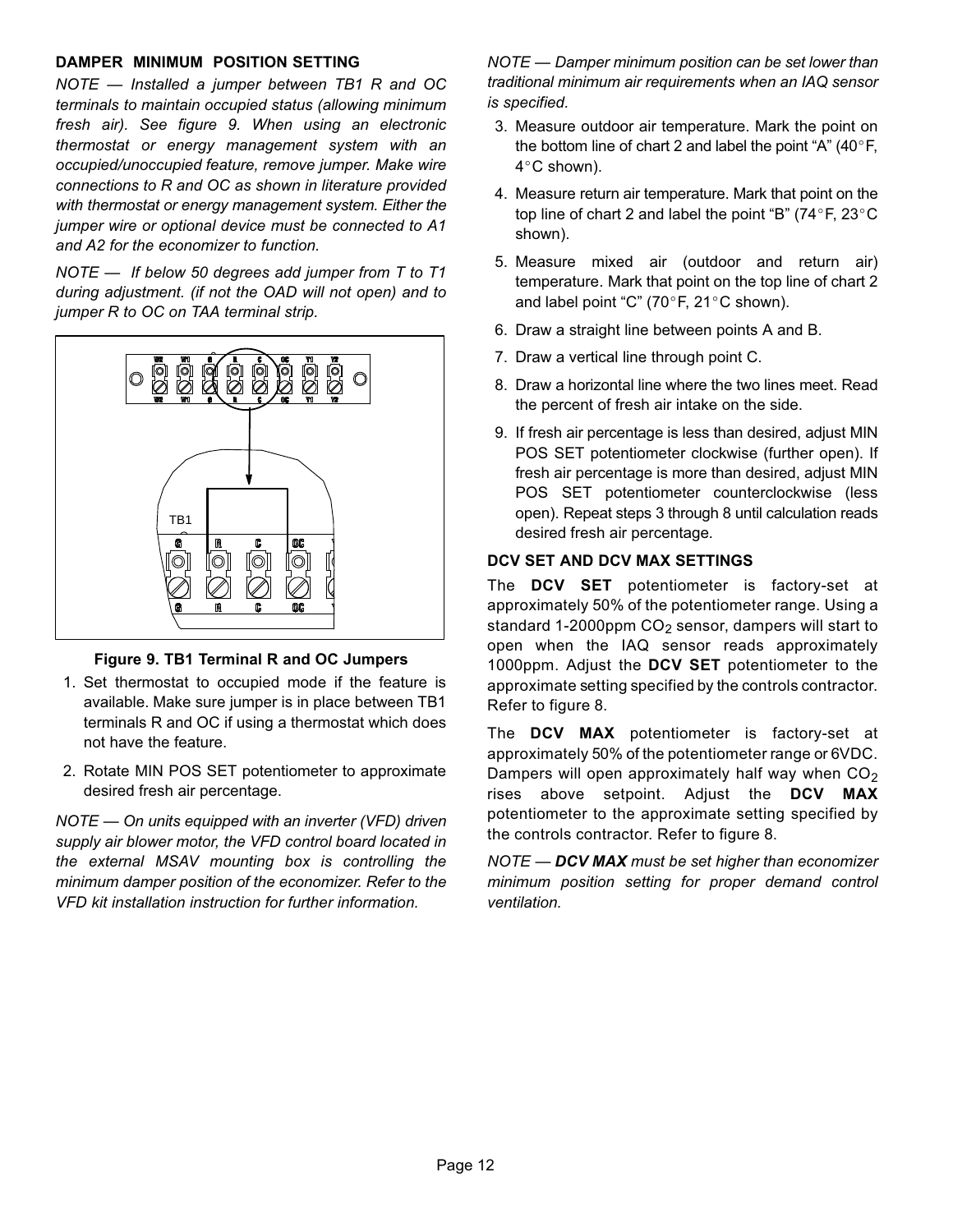<span id="page-12-0"></span>

**Figure 10. Calculate Minimum Fresh Air Percentage**

# **Standard Economizer - System Check**

- 1. Disconnect main power to unit.
- 2. Install jumper to auxiliary contacts of blower contactor (B3) in air handler control box.
- 3. Turn thermostat control to OFF position.
- 4. Remove economizer control access cover (figure [2](#page-4-0)).
- 5. Install jumper on damper motor terminal TR and TR1 (figure [8](#page-10-0)).
- 6. Restore power to unit. Damper should drive to fully opened position (requires 1-1/2 minutes for full travel). Observe travel for proper damper operation.
- 7. Disconnect power to unit. Damper should spring return to closed position.
- 8. Remove jumper installed on step 5 then restore power to unit. Adjust minimum vent position on potentiometer on control module. Replace control access cover.
- 9. Disconnect power to unit and remove jumper on auxiliary contacts of blower contactor in main unit control box. Restore power to unit.

# **Standard Economizer - Operation**

## **COOLING MODE**

- 1. On a call for cooling, with ambient temperature and humidity above A6 economizer control set point damper will open to minimum vent position and cooling demand is satisfied by compressor.
- 2. On a call for cooling, with outside air temperature and humidity (A7) is lower than return air temperature and humidity (A62). the damper will modulate to control supply air temperature at 55ºF (13ºC). If additional cooling is required, compressor will be energized through second stage of thermostat.

## **HEATING MODE**

- 1. On a call for heat during day operation, the damper will open to the minimum vent position.
- 2. On a call for heat during night operation (requires optional field-provided night thermostat with clock), the damper will remain closed.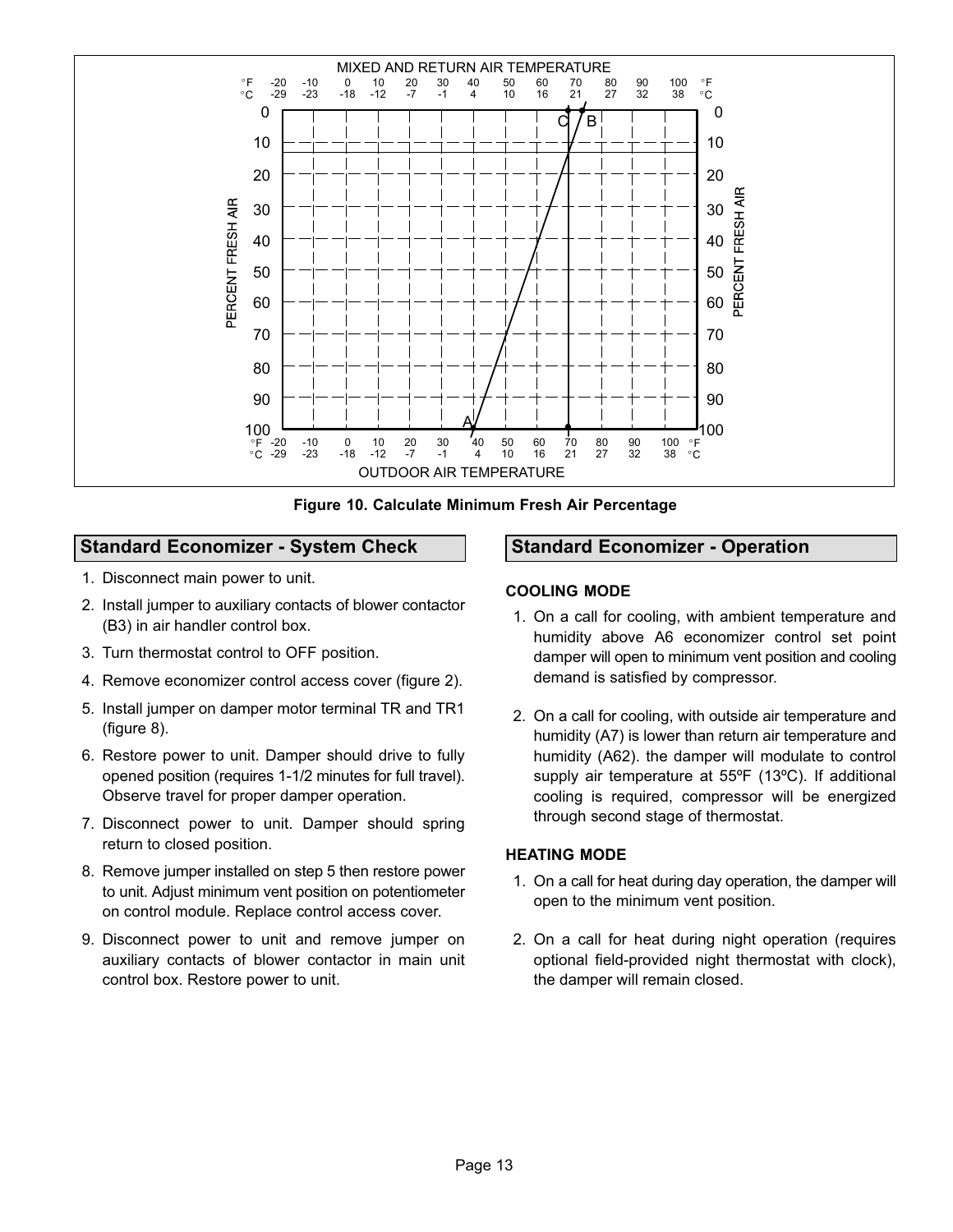# <span id="page-13-0"></span>**High Performance Economizer - A6 Control**

*NOTE - The A6 economizer control will be in the "setup" mode for the first sixty minutes after powered. If a sensor for outdoor air or SBUS device (sensor, actuator) is disconnected during the set up mode, the A6 will not alarm that failure. The R1 mixed air sensor is a system "critical" sensor; if the mixed air sensor is removed during the set up mode, the A6 will alarm. After sixty minutes the A6 will change to operation mode and all components removed or failed will alarm in the operation mode.*

## *INITIAL SETUP*

**A default program must be modified for proper operation in each application.** This is done during the initial setup procedure. *See Setup and Configuration* .



## **Figure 11. A6 Economizer Control Keypad**

## *USING THE KEYPAD*

Use the keypad as follows:

- Navigate to the desired menu.
- Press the  $\leftarrow$  button (enter) to display the first item in the currently displayed menu.
- Use the  $\triangle$  and  $\nabla$  buttons to scroll to the desired parameter.
- Press the  $\leftarrow$  enter button (enter) to display the value of the currently displayed item.
- Press the  $\triangle$  button to increase (change) the displayed parameter value.<sup>a</sup>
- Press the  $\blacktriangledown$  button to decrease (change) the displayed parameter value.<sup>a</sup>
- Press the  $\leftarrow$  enter button (enter) to accept the displayed value and store it in non-volatile RAM.
- CHANGE STORED displays.
- Press the  $\leftarrow$  button (enter) to return to the current menu parameter.
- Press the  $\bigoplus$  button (MenuUp/Exit) to return to the previous menu.

aWhen values are displayed, pressing and holding the  $\triangle$ or  $\blacktriangledown$  button causes the display to automatically increment.

#### *MENU STRUCTURE*

The menus in display order are:

•STATUS •SETPOINTS •SYSTEM SETUP •ADVANCED SETUP •CHECKOUT •ALARMS

For a complete list of parameters refer to the Honeywell installation manual provided in this kit.

*IMPORTANT - Menu parameters will be different depending on each configuration. For example: if a DCV (CO2) sensor is not used, none of the DCV parameters will* appear and only MIN POS will display. If a CO<sub>2</sub> sensor is *used, the DCV SET, VENTMIN and VENTMAX will appear.*

### *SETUP AND CONFIGURATION*

Program the following parameters into the controller. Navigate to the specific menus to make the changes required.

*IMPORTANT - During setup, the economizer control is live at all times.*

The setup process uses a hierarchical menu structure. Press the  $\blacktriangle$  and  $\nabla$  arrow buttons to move forward and backward through the menus and press the  $\leftarrow$  button to select and confirm setup item changes.

#### 1. In the *SYSTEM SETUP* Menu

| (MM/DD/YY) enter installation date    |
|---------------------------------------|
| (CONV)                                |
| (HEAT W1)                             |
| (1SPEED CAV unit)                     |
| (2SPEED MSAV unit)                    |
| ) enter highest indoor blower         |
| capacity of rooftop                   |
| unit.                                 |
| (NONE) change to SYS if A6 controller |
| is wired for remote                   |
| alarm monitoring.                     |
| (INPUT)                               |
|                                       |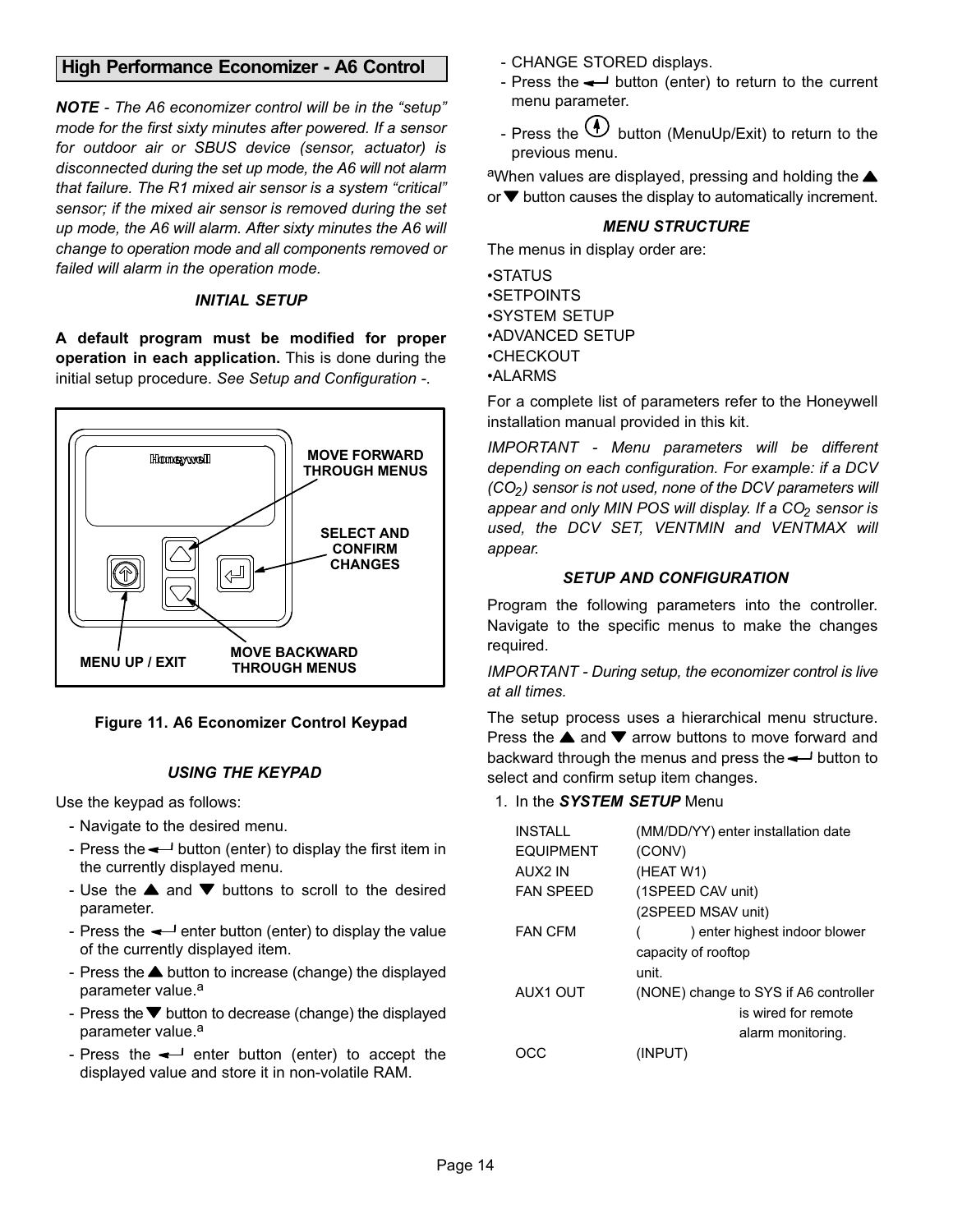## <span id="page-14-0"></span>**High Performance Economizer -** A6 Control (continued)

## 2. In the *ADVANCED SETUP* Menu

| MA LO SET   | $(45^{\circ}F)$ |
|-------------|-----------------|
| FRFF7F POS  | (CLOSE)         |
| STG3 DLY    | (2HRS)          |
| SD DMPR POS | (CLOSED)        |

3. In the *SETPOINTS* Menu

| MA SET         | $(55^{\circ}F)$                |
|----------------|--------------------------------|
| LO T LOCK      | $(32^{\circ}F)$                |
| <b>MIN POS</b> | VDC) refer to minimum position |
|                | setting section for            |
|                | details.                       |

## *ALARM MONITORING*

The controller is equipped with a 24V output signal that can be configured for remote alarm monitoring.

In the "SYSTEM SETUP" menu change the *"AUX1 OUT"* setting to *"SYS"*. Refer to figure 12 for wiring connections provided.



**Figure 12. A6 Control High Performance Terminals**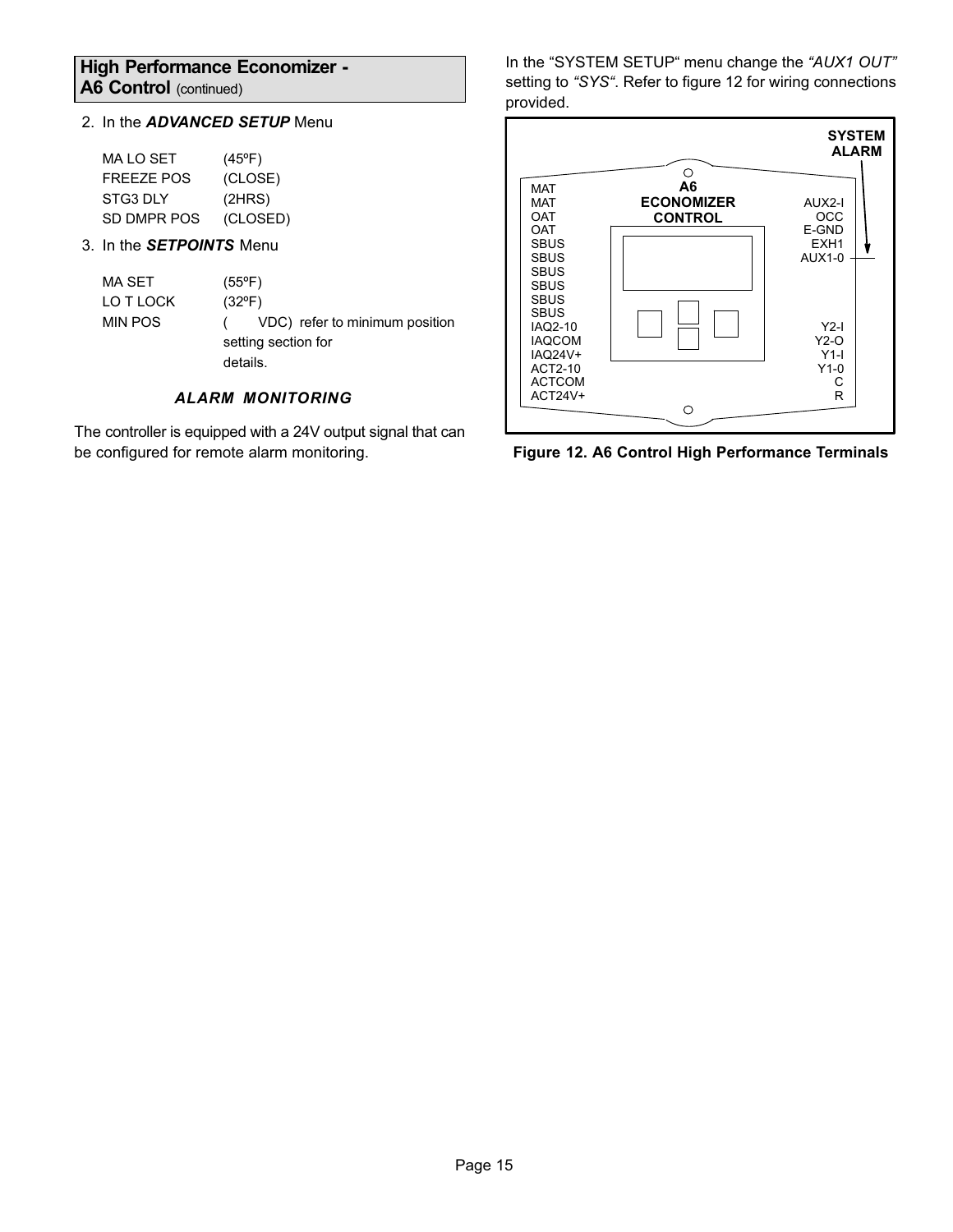## <span id="page-15-0"></span>**High Performance Economizer - Settings**

## **FREE COOLING SETPOINT**

# **Single OA Sensible Sensing (Default)**

The default free cooling setpoint or high limit setpoint is<br>63°F. This means that the outdoor air is suitable for free 63°F. This means that the outdoor air is suitable for free<br>cooling at 62°F and below and not suitable at 64°F and cooling at 62 $\degree$ F and below and not suitable at 64 $\degree$ F and above. This setpoint is adjustable.

For *California Title 24* compliance, adjust the free cooling setpoint based on:

-The climate zone where the unit is installed. See table 4.

-The setpoint requirement published by the California Energy Commission. See *Section 140.4 - Prescriptive Requirements for Space Conditioning Systems of the 2013 Building Energy Efficiency Standards.*

*Note - Values in the referenced standard will supersede values listed in table 4.*

| Table 4. Free Cooling Setpoint - Single Sensible |
|--------------------------------------------------|
|--------------------------------------------------|

| <b>Climate Zone</b> | <b>Setpoint</b> |
|---------------------|-----------------|
| $1, 3, 5, 11-16$    | $75^{\circ}$ F  |
| 2, 4, 10            | $73^{\circ}$ F  |
| 6, 8, 9             | 71°F            |
|                     | 69°F            |

To adjust the setpoint, navigate to the *"SETPOINTS"* menu and change the *"DRYBLB SET"* parameter accordingly.

## **Single OA Enthalpy Sensing (Optional)**

The controller uses enthalpy boundary "curves" for economizing when used with an enthalpy sensor. Refer to the Honeywell installation instruction for details.

## **Differential Sensing (Optional)**

Two sensors can be used to compare outdoor air to return air. When outdoor air is cooler than return air, outdoor air is suitable for free cooling. When return air is cooler than outdoor air, the damper will modulate to the minimum position.

## **DAMPER MINIMUM POSITION**

*NOTE - 24 volts must be provided at unit TB1 terminals R and OC to enable economizer operation (allowing minimum fresh air). Typically a separately ordered thermostat or energy management system with an occupied/unoccupied output is connected between TB1 R and OC terminals. The thermostat will provide 24 volts to the A6 economizer control during the occupied time*

*period to enable economizer minimum position. If a device is not used to enable the economizer, install a jumper wire between TB1 terminals R and OC to maintain minimum position continuously. See figure 13.*

*Make wire connections to TB1 terminals R and OC as shown in literature provided with thermostat or energy management system.*





## **UNITS WITH 1-SPEED SUPPLY AIR BLOWER**

- 1. Set thermostat to occupied mode if the feature is available. Make sure jumper is in place between TB1 terminals R and OC if using a thermostat which does not have the feature.
- 2. Turn on the blower using the thermostat or a jumper between TB1 terminals R and G.
- 3. Navigate to the *"SETPOINTS"* menu and select "*MIN POS"*. Adjust value (2-10VDC) to the approximate desired fresh air percentage.

| 3.0 VDC - 12% Open Damper |
|---------------------------|
| 3.5 VDC - 18% Open Damper |
| 4.0 VDC - 25% Open Damper |
| 4.5 VDC - 31% Open Damper |
| 5.0 VDC - 37% Open Damper |
| 5.5 VDC - 43% Open Damper |
| 6.0 VDC - 50% Open Damper |

*NOTE - Damper minimum position can be set lower than traditional minimum air requirements when an IAQ sensor is specified.*

4. Measure outdoor air temperature. Mark the point on the bottom line of chart 1 and label the point "A"  $(40^{\circ}F,$ the bottom line of chart 1 and label the point "A" (40°F,<br>4°C shown).  $4^{\circ}$ C shown).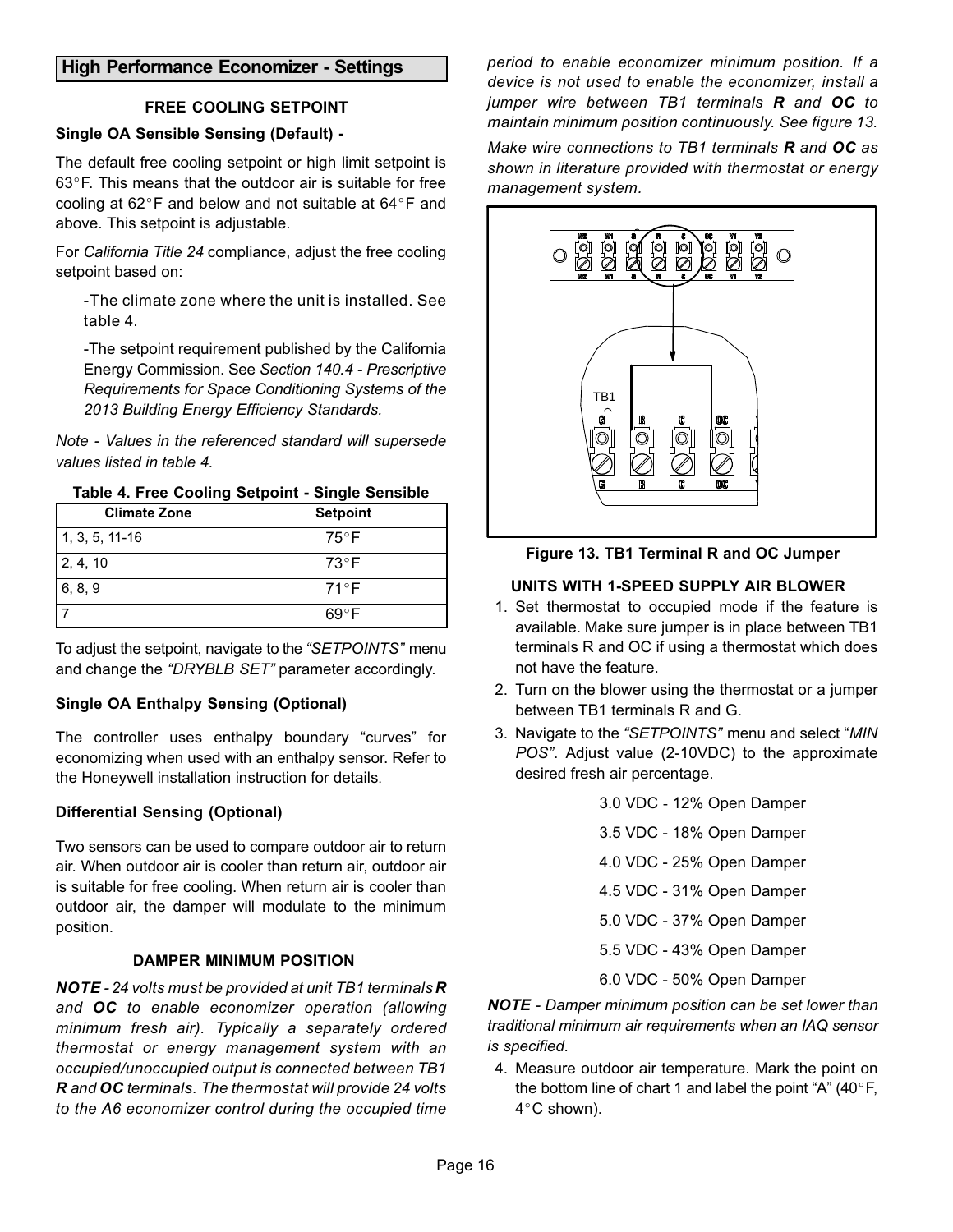## **High Performance Economizer - Settings** (continued)

- 5. Measure return air temperature. Mark that point on the top line of chart 1 and label the point "B"  $(74^{\circ}F, 23^{\circ}C)$ top line of chart 1 and label the point "B" (74 $\degree$ F, 23 $\degree$ C shown).
- 6. Measure mixed air (outdoor and return air) temperature. Mark that point on the top line of chart 1<br>and label point "C" (70°F, 21°C shown). and label point "C" (70 $\degree$ F, 21 $\degree$ C shown).
- 7. Draw a straight line between points A and B.
- 8. Draw a vertical line through point C.
- 9. Draw a horizontal line where the two lines meet. Read the percent of fresh air intake on the side.
- 10. Repeat steps 3 through 8 until calculation reads desired fresh air percentage.

*If fresh air percentage is less than desired, use the A6 keypad to adjust "MIN POS" values higher (further open). If fresh air percentage is more than desired, adjust "MIN POS" values lower (less open). Repeat steps 3 through 8 until calculation reads desired fresh air percentage.*

## **UNITS WITH 2-SPEED SUPPLY AIR BLOWER**

*NOTE - AFTER setting minimum positions, set the "VENT SPEED" switch on the VFD control board to "LO". See figure 14. Minimum position potentiometers do not function when the unit is equipped with a W7220 economizer control.*

- 1. Set thermostat to occupied mode if the feature is available. Make sure a jumper is in place between TB1 terminals R and OC when using a thermostat which does not have this feature.
- 2. **Minimum damper position setting Low Speed Switch the blower speed setting on the VFD control board to "LO".**



**Figure 14. LVC2 (A183) VFD Control Board**

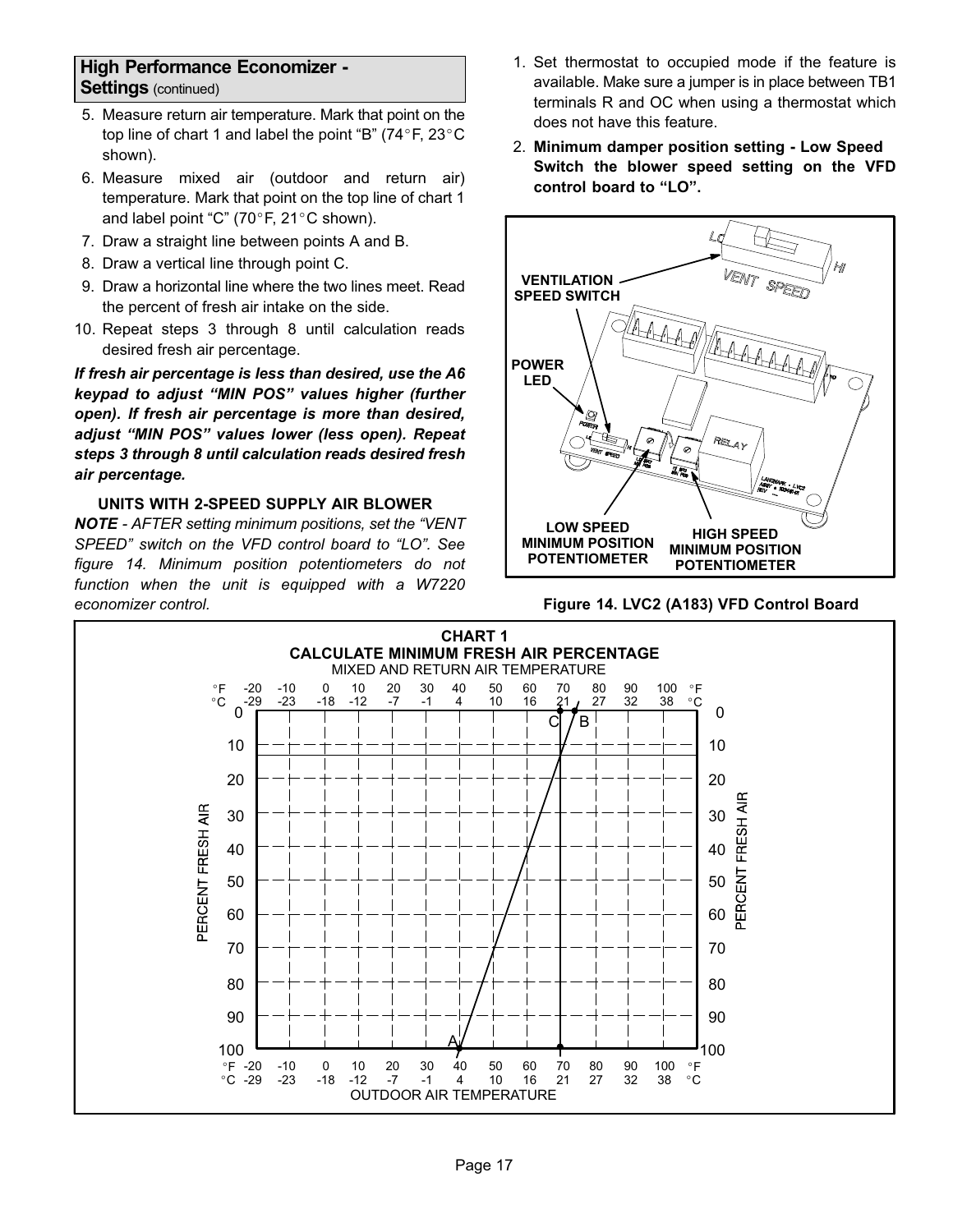## <span id="page-17-0"></span>**High Performance Economizer - Settings** (continued)

- 3. Turn on the indoor blower using the thermostat or by placing a jumper between TB1 terminals R and G. The inverter or variable frequency drive (VFD) should display "40.00Hz".
- 4. Navigate to the *"SETPOINTS"* menu and select "*MIN POS L"*. Adjust value (2-10VDC) to the approximate desired fresh air percentage and save the input.

3.0 VDC - 12% Open Damper 3.5 VDC - 18% Open Damper

- 4.0 VDC 25% Open Damper
- 4.5 VDC 31% Open Damper
- 5.0 VDC 37% Open Damper
- 5.5 VDC 43% Open Damper
- 6.0 VDC 50% Open Damper

*NOTE - Damper minimum position can be set lower than traditional minimum air requirements when an IAQ sensor is specified.*

- 5. Navigate to the "CHECKOUT" menu and select "VMAX-LS". Press $\leftarrow$ .
- 6. Display will read "DAMPER VMAX-LS RUN?". Press $\leftarrow$ .
- 7. Damper will drive to the setpoint value stored in step 4.
- 8. Measure outdoor air temperature. Mark the point on the bottom line of chart 1 and label the point "A"  $(40^{\circ}F,$ the bottom line of chart 1 and label the point "A" (40°F,<br>4°C shown).  $4^{\circ}$ C shown).
- 9. Measure return air temperature. Mark that point on the top line of chart 1 and label the point "B" ( $74^{\circ}$ F,  $23^{\circ}$ C top line of chart 1 and label the point "B" (74 $\degree$ F, 23 $\degree$ C shown).
- 10. Measure mixed air (outdoor and return air) temperature. Mark that point on the top line of chart 1<br>and label point "C" (70°F, 21°C shown). and label point "C" (70 $\degree$ F, 21 $\degree$ C shown).
- 11. Draw a straight line between points A and B.
- 12. Draw a vertical line through point C.
- 13. Draw a horizontal line where the two lines meet. Read the percent of fresh air intake on the side.
- 14. Repeat steps 4 through 13 until calculation reads desired fresh air percentage.

*If fresh air percentage is less than desired, use the A6 keypad to adjust "MIN POS L" values higher (further open). If fresh air percentage is more than desired, adjust "MIN POS L" values lower (less open).*

15. **Minimum damper position setting - High Speed Switch the blower speed setting on the VFD control board to "HI".** The VFD should display "60.00HZ".

- 16. Navigate to the *"SETPOINTS"* menu and select "*MIN POS H"*. Adjust value (2-10VDC) to the approximate desired fresh air percentage.
	- 3.0 VDC 12% Open Damper
	- 3.5 VDC 18% Open Damper
	- 4.0 VDC 25% Open Damper
	- 4.5 VDC 31% Open Damper
	- 5.0 VDC 37% Open Damper
	- 5.5 VDC 43% Open Damper
	- 6.0 VDC 50% Open Damper

*NOTE - Damper minimum position can be set lower than traditional minimum air requirements when an IAQ sensor is specified.*

- 17. Navigate to the "CHECKOUT" menu and select "VMAX-HS". Press $\leftarrow$ .
- 18. Display will read "DAMPER VMAX-HS RUN?". Press $\leftarrow$ .
- 19. Damper will drive to the setpoint value stored in step 16.
- 20. Measure outdoor air temperature. Mark the point on Measure outdoor air temperature. Mark the point on<br>the bottom line of chart 1 and label the point "A" (40°F,<br>4°C shown).  $4^{\circ}$ C shown).
- 21. Measure return air temperature. Mark that point on the top line of chart 1 and label the point "B" (74°F, 23°C top line of chart 1 and label the point "B" (74 $\degree$ F, 23 $\degree$ C shown).
- 22. Measure mixed air (outdoor and return air) temperature. Mark that point on the top line of chart 1 temperature. Mark that point on the top I<br>and label point "C" (70°F, 21°C shown).
- 23. Draw a straight line between points A and B.
- 24. Draw a vertical line through point C.
- 25. Draw a horizontal line where the two lines meet. Read the percent of fresh air intake on the side.
- 26. Repeat steps 16 through 25 until calculation reads desired fresh air percentage.

If fresh air percentage is less than desired, use the A6 keypad to adjust *"MIN POS H"* values higher (further open). If fresh air percentage is more than desired, adjust *"MIN POS H"* values lower (less open).

27. **Set the "VENT SPEED" switch on the VFD control board to "LO".**

## **DEMAND CONTROL VENTILATION (DCV)**

When a 2-10VDC  $CO<sub>2</sub>$  sensor is wired to the controller (leads provided), the *DCV SET, VENTMIN*, and *VENTMAX* parameters will appear under *"SETPOINTS"* menu. Navigate to the *"SETPOINTS"* menu to adjust setpoints as desired. Refer to the Honeywell manual provided for more details.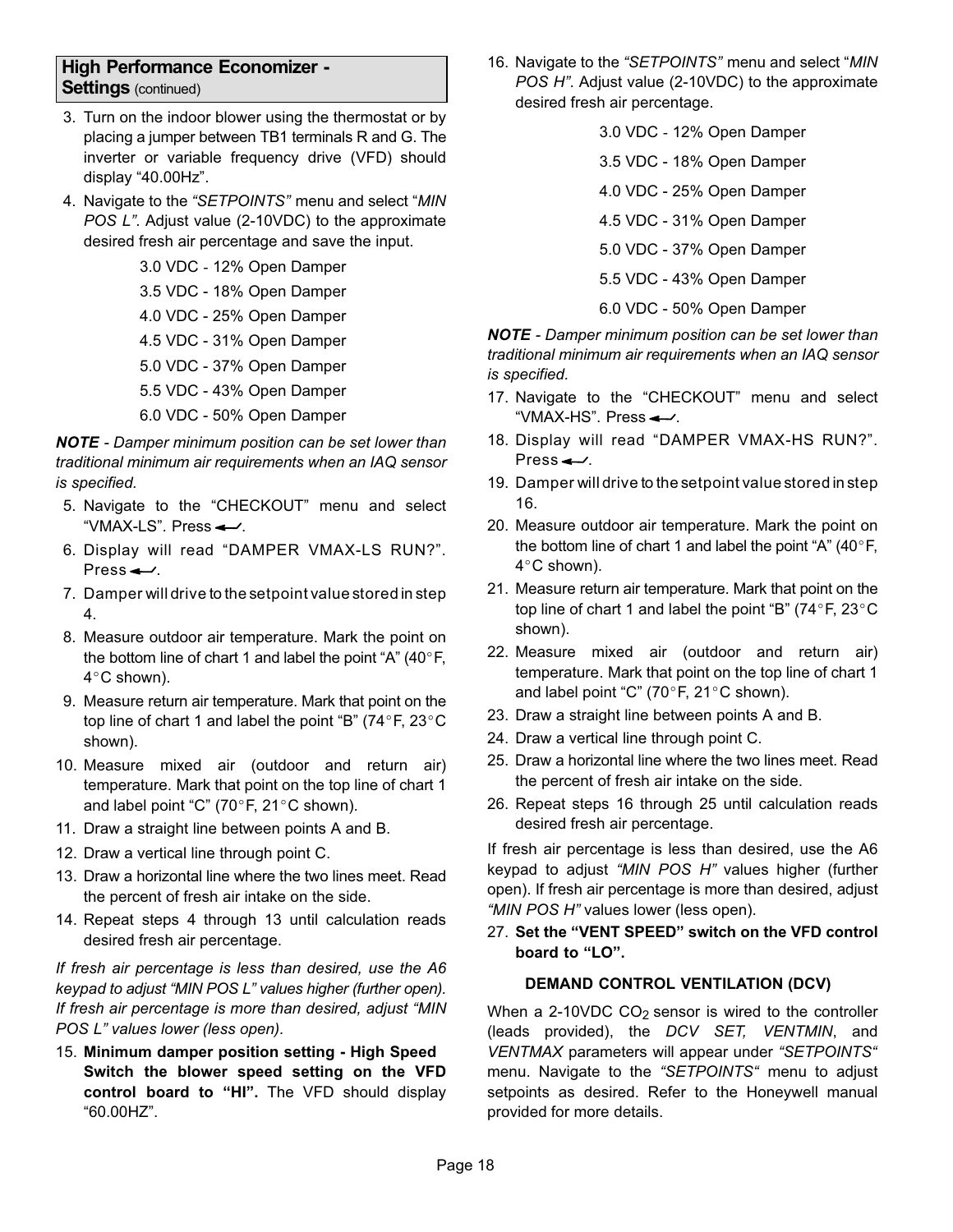## <span id="page-18-0"></span>**High Performance Economizer - Sequence of Operation**

Refer to tables 5, 6, [7](#page-19-0) or [8](#page-19-0).

When the outdoor air is suitable and a thermostat demand calls for  $1<sup>st</sup>$ . stage cooling (Y1), the economizer will modulate the dampers between the minimum and fully<br>open positions to maintain a 55°F (12.8°C) mixed air open positions to maintain a  $55^{\circ}$ F (12.8 $^{\circ}$ C) mixed air temperature. When there is an increased thermostat demand for second stage cooling (Y2), the economizer damper opens 100% and the economizer controller (A6) will bring on the compressor. At that point, K8 relay will switch from the R1 mixed air sensor to R51 resistor allowing the economizer damper to stay open 100%. The

damper will stay open 100% with the compressor running simultaneously until Y2 demand is met.

*NOTE – Because of the sensor location, the mixed air temperature displayed on the economizer controller (A6) is only true when no mechanical cooling or heating is initiated. During mechanical cooling (compressor running), the MA temperature displayed will be the temperature equivalent of the fixed resistor and not the actual MA temperature.*

### *TROUBLESHOOTING, ALARMS AND CHECKOUT TESTS*

Refer to the Honeywell manual provided for details.

| <b>DCV</b>       | OA Good to<br>Economize? | $Y1-I$    | $Y2-I$    | $Y1-O$    |           | $Y2-O$    | Occupied                                                                              | Unoccupied          |
|------------------|--------------------------|-----------|-----------|-----------|-----------|-----------|---------------------------------------------------------------------------------------|---------------------|
|                  |                          | Off       | Off       | $0-v/Off$ |           | $0-v/Off$ | <b>MIN POS</b>                                                                        | Closed              |
| None             | <b>No</b>                | On        | Off       | $24-v/On$ |           | $0-v/Off$ | <b>MIN POS</b>                                                                        | Closed              |
|                  |                          | On        | On        | $24-v/On$ |           | $24-v/On$ | <b>MIN POS</b>                                                                        | Closed              |
| None             |                          | Off       | Off       | $0-v/Off$ |           | $0-v/Off$ | <b>MIN POS</b>                                                                        | Closed              |
|                  | Yes                      | On        | Off       | $0-v/Off$ | $0-v/Off$ |           | MIN POS to Full-Open                                                                  | Closed to Full-Open |
|                  |                          | <b>On</b> | On        | $24-v/On$ | $0-v/Off$ |           | Full-Open                                                                             | Full-Open           |
|                  |                          |           |           |           |           |           | Table 6. Economizer Operation - With DCV (CO <sub>2</sub> Sensor, 1-Speed Supply Fan) |                     |
| <b>DCV</b>       | OA Good to<br>Economize? | $Y1-I$    | $Y2-I$    | $Y1-O$    |           | $Y2-O$    | Occupied                                                                              | Unoccupied          |
|                  | No                       | Off       | Off       | $0-v/Off$ |           | $0-v/Off$ | <b>VENTMIN</b>                                                                        | Closed              |
|                  |                          | On        | Off       | $24-v/On$ |           | $0-v/Off$ | <b>VENTMIN</b>                                                                        | Closed              |
|                  |                          | <b>On</b> | <b>On</b> | $24-v/On$ |           | $24-v/On$ | <b>VENTMIN</b>                                                                        | Closed              |
| <b>Below set</b> |                          | Off       | Off       | $0-v/Off$ |           | $0-v/Off$ | <b>VENTMIN</b>                                                                        | Closed              |
|                  | Yes                      | On        | Off       | $0-v/Off$ |           | $0-v/Off$ | <b>VENTMIN to Full-Open</b>                                                           | Closed to Full-Open |
|                  |                          | <b>On</b> | <b>On</b> | $24-v/On$ |           | $0-v/Off$ | Full-Open                                                                             | Full-Open           |
|                  | <b>No</b>                | Off       | Off       | $0-v/Off$ |           | $0-v/Off$ | <b>VENTMIN to VENTMAX</b>                                                             | Closed              |
| Above set        |                          | On        | Off       |           | $24-v/On$ |           | <b>VENTMIN to VENTMAX</b>                                                             | Closed              |
|                  |                          | <b>On</b> | On        | $24-v/On$ |           | $24-v/On$ | <b>VENTMIN to VENTMAX</b>                                                             | Closed              |
|                  | Yes                      | Off       | Off       | $0-v/Off$ |           | $0-v/Off$ | <b>VENTMIN to VENTMAX</b>                                                             | Closed              |
|                  |                          | On        | Off       | $0-v/Off$ |           | $0-v/Off$ | <b>VENTMIN to Full-Open</b>                                                           | Closed to Full-Open |
|                  |                          | On        | On        | $24-v/On$ |           | $0-v/Off$ | Full-Open                                                                             | Full-Open           |

## Table 5. Economizer Operation - No DCV (CO<sub>2</sub> Sensor, 1-Speed Supply Fan)